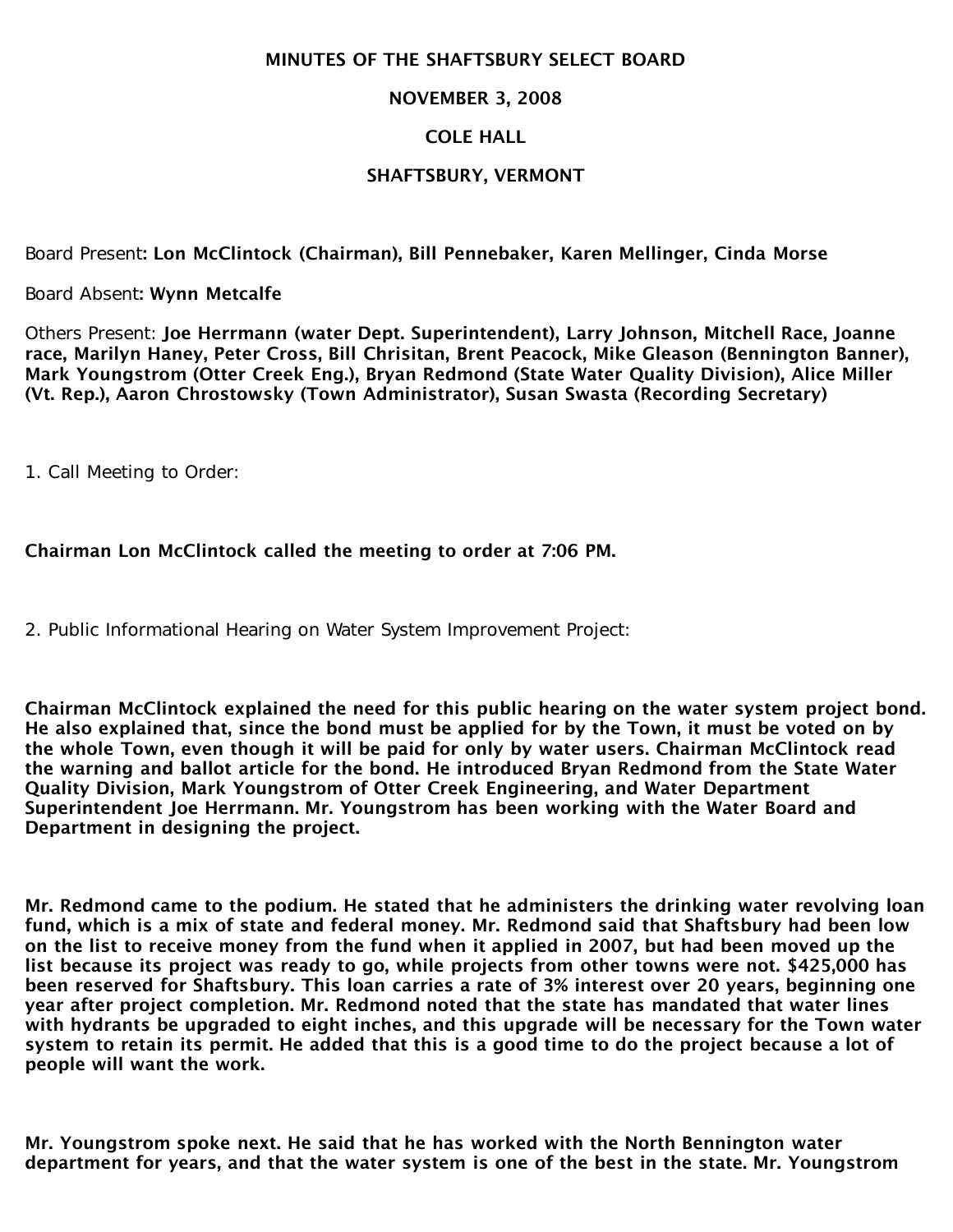explained the problems caused by water mains that are too small for current fire equipment demands. When a hydrant with a small main is drawn upon, negative pressure is created, and groundwater and contaminants can get sucked into the water system. Four-inch and six-inch water mains attached to hydrants must be replaced with eight-inch mains, or the hydrants must be removed.

Mr. Youngstrom stated that the Shaftsbury water system is mostly good, but that a couple of areas need to be upgraded. This includes the Sycamore Lane-Church Street water main and the Meadow Lane-Rte. 7A main. In both cases eight-inch mains will be put in and loops created to get rid of dead end water mains. Ledgeley Lane will get an eight-inch main and a new hydrant, but will still be a dead end water main.

Mr. Youngstrom said that this is a fairly modest project, and that the revolving loan program is perfect for a project of this size. The cost will be \$43 per water user semi-annually. He noted that existing water rates are below the state average. The bond will be paid back only by water users.

Mr. Youngstrom said that if the bond is not approved, the opportunity for state money will go away, and the Town will have to compete for the money again in the future. The state mandate to replace water mains will not go away. He agreed with Mr. Redmond that this is a good time to put out construction bids. Mr. Youngstrom explained that the \$43 charge was calculated on the basis of equivalent residential unit.

Shaftsbury resident Peter Cross said that Town Administrator Aaron Chrostowsky had told him that the increased water charge was to be per building, not per unit. Mr. Chrostowsky stated that he had told Mr. Cross that it was to be charged per meter. Mr. Youngstrom said he had calculated it on the basis of living unit. Mr. Herrmann added that a duplex would be two living units.

Mr. Cross stated that his duplex does not use any more water than his neighbor. Mr. Youngstrom explained that the charge is not related to water consumption, but to the structure itself. Chairman McClintock noted that the water bill has two parts; metered usage and fixed administrative cost. This extra charge will be part of the fixed cost. He said that duplexes and apartments will not be the only buildings to pay more. The school, Town hall, and commercial buildings will pay in proportion to their usage.

Chairman McClintock asked Mr. Youngstrom to explain the urgency to do the project now. Mr. Youngstrom stated that if not done now, Shaftsbury goes back to the bottom of the loan list while still being required to comply with the mandate. If the Town has to borrow elsewhere, interest and costs will be higher. He said that 3% is the best deal going, especially given the low administrative costs.

Shaftsbury resident Brent Peacock asked about project cost per footage. Mr. Youngstrom

calculated that at \$425,000, it would be \$115 per foot for 2550 feet, plus design and inspection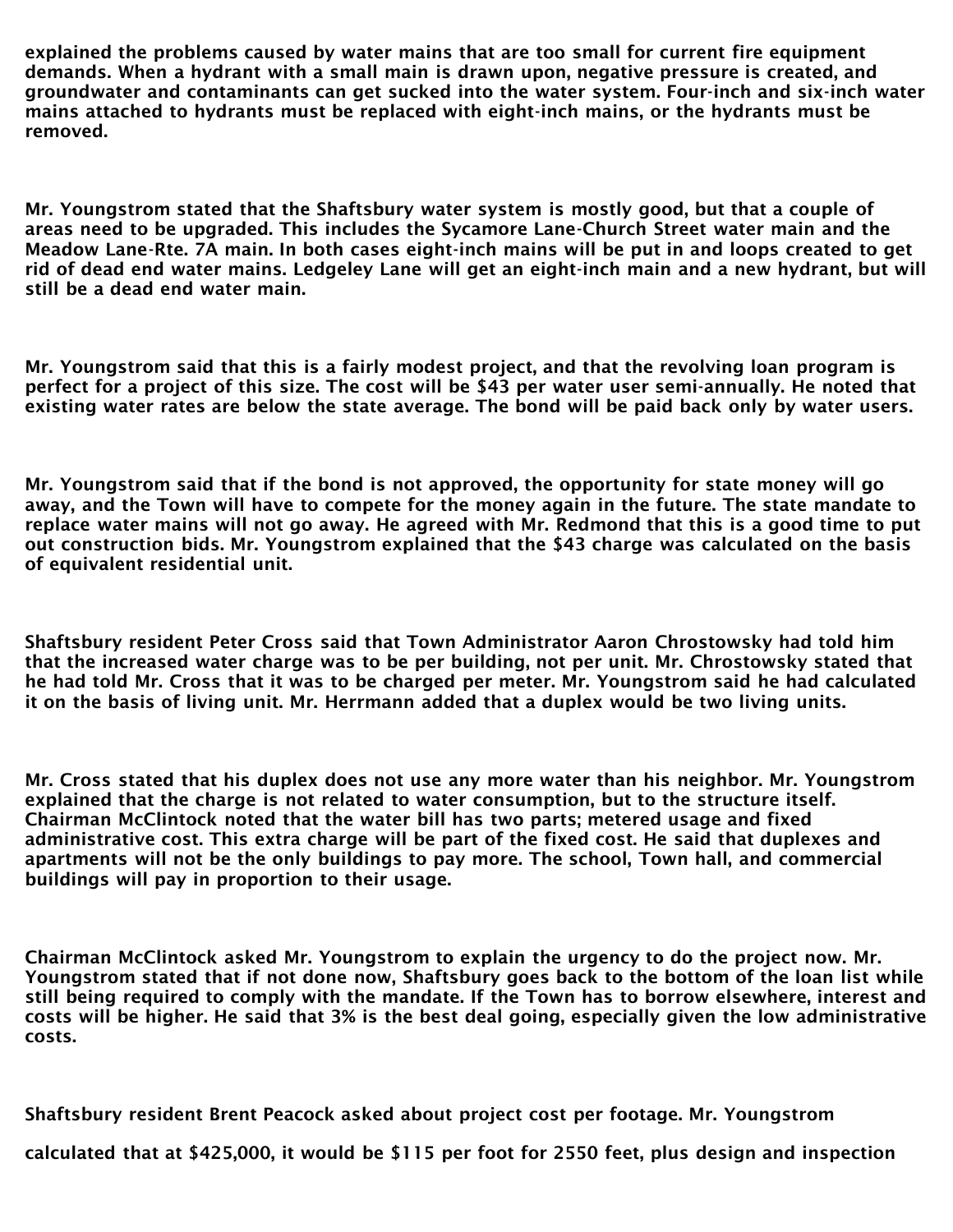costs. He hopes it will be below budget. Mr. Peacock asked about escalation clauses and the possibility of unknowns once the contractor starts digging. Mr. Youngstrom replied that he factors in 15% for contingencies. He said they reevaluate the project budget month by month. Mr. Peacock asked if money will be available should the project go over budget, and Mr. Youngstrom replied that this should not be a problem. The Select Board has the authority to increase the amount without a new bond vote.

Mr. Pennebaker asked if the improvement will bring a change in insurance rates, Mr. Youngstrom said that it could, but he is hesitant to state that as a fact. It may bring an improved ISO rating next time hydrants are tested. There was further discussion of possible lowering of insurance rates.

Mr. Peacock asked if Mr. Youngstrom will oversee the whole project, and Mr. Youngstrom replied that he will. Final responsibility for the project will rest in Otter Creek Engineering and the contractor. Chairman McClintock thanked Mr. Herrmann, Ms. Mellinger, Mr. Redmond, and Chairman McClintock. He stated that the public hearing is now concluded. The hearing adjourned, and the Select Board reconvened for its regular meeting at 8:49 PM.

3. Announcements:

Chairman McClintock encouraged all to vote tomorrow.

Mr. Chrostowsky announced that resources are available for residents who need fuel and food assistance. They may call the Town office, visit the Town web site, or contact a Select Board member.

4. Conflict of Interest Statement:

Chairman McClintock asked if any Board member has a conflict of interest with any topic on tonight's agenda. None did.

5. Public Comments:

State Rep. Alice Miller came to the podium. She thanked the Board for signing the resolution opposing cuts in state highway funds and stated that the Appropriations Committee has put the money back in the budget. She explained the role and recent actions of the Emergency Board concerning state budget cuts. Rep. Miller reported that \$5.5 million has been received in federal funds for heating fuel aid. There have been 41,000 applications for fuel aid. She stated that the Emergency Board meets November 18 with a new set of revenue figures, and there may be further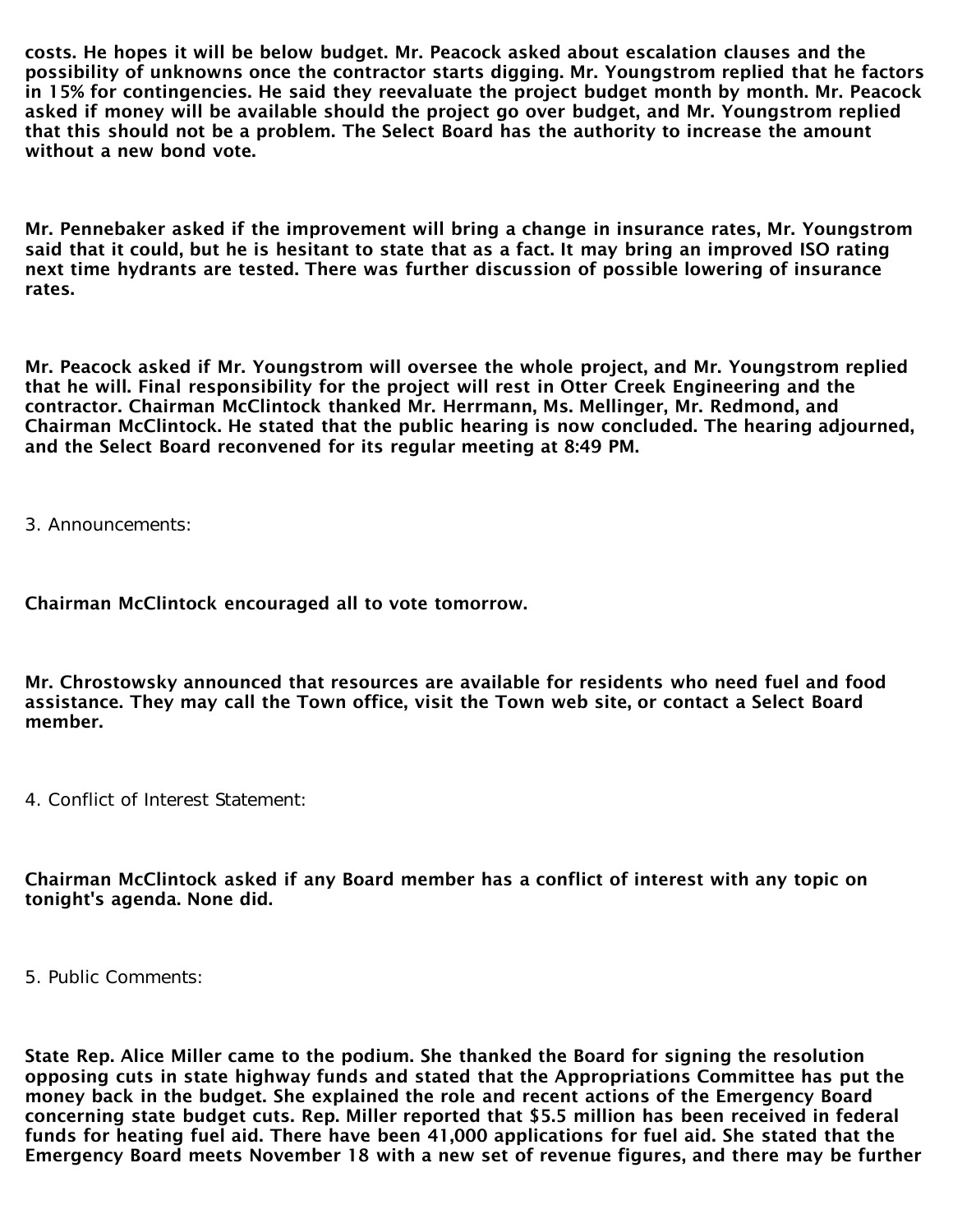cuts. It is important for towns to communicate with legislators to let them know about priorities. Rep. Miller criticized spending on media staff by the administration.

Ms. Mellinger and Chairman McClintock asked if there may be more than \$12,000 in local highway aid cuts, and Rep. Miller replied that anything is possible in the current financial climate. Chairman McClintock stated that they have to push back and make it known that this is a priority. Ms. Mellinger said that they may have to go up there as a Select Board, and Rep. Miller said she could help with that.

6. Discuss Accounting Changes:

Cinda Morse explained that this year's budget deficit had caused the Board to look at the Town's accounting process. They brought in a Vermont League of Cities and Towns (VLCT) consultant, Bill Hall, to make recommendations. Ms. Morse stated that they had been using a modified cash basis system. This allowed some budget "wiggle room" at the end of the fiscal year, but caused problems by not always reporting all activity in the year when it took place. She said that the more generally accepted practice is a modified accrual accounting system, which records revenue and bills when they come in. For example, if gravel is ordered June 1, but the bill arrives July 15, it is dated for June, not July.

Ms. Morse stated that they will switch to this system, and will also revise account names based on Mr. Hall's recommendations. This will take effect at the beginning of the next fiscal year. Ms. Morse stated that Mr. Hall also did an adjustment of the past year's budget which decreased the deficit from \$63,800 to \$59,600. They will adjust revenues again at the end of this year. She said that the March Town Report will show details of adjustments, and the budget will appear in a combination of the current form and the new form.

Chairman McClintock noted that this new accounting method will enforce budget discipline on the Select Board because it will no longer be possible for bills to be pushed forward. All revenues and expenditures will be recorded in the correct year, so it will be a better planning tool for budgets. Chairman McClintock stated that Treasurer Henri Billow has been a big help in this process.

7. Utility ROW Permits:

Mr. Chrostowsky stated that CVPS needs to bury underground cable in the Myers Road right of way, and Fairpoint needs to do the same at two sites on Old Depot Road. Road Foreman Ron Daniels has approved all three permits, which now require Board signatures.

Ms. Morse made motion to approve the CVPS easement order for the Myers Road right of way. Ms. Mellinger seconded. Motion carried 4-0-0.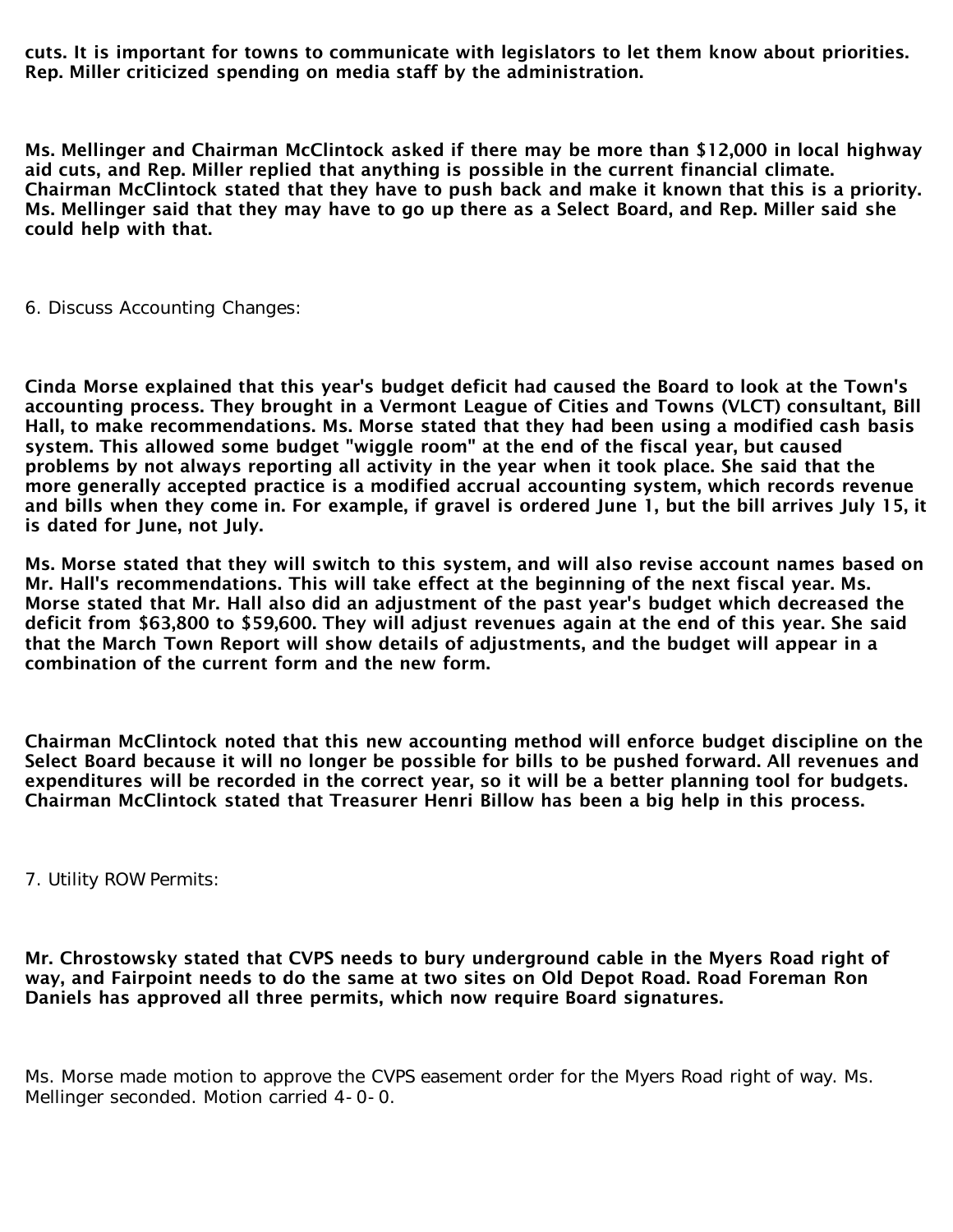Ms. Morse made motion to approve Fairpoint easement order #6AAB2T. Ms. Mellinger seconded. Motion carried 4-0-0.

Ms. Morse made motion to approve Fairpoint easement order #6AAB8L. Ms. Mellinger seconded. Motion carried 4-0-0.

8. Review and Approve Minutes:

#### October 20, 2008 Select Board minutes

Ms. Mellinger made motion to approve October 20, 2008 minutes. Mr. Pennebaker seconded.

The following correction to the October 20 minutes was requested.

*On page 3, under item 8 (Facilities Committee Update), in first paragraph, fourth sentence is changed to:*

### The Committee sees Cole Hall as the historic centerpiece of Shaftsbury, and thinks it should be<br>kept as the town hall.

Motion to approve the October 20, 2008 minutes as amended carried 3-0-1. (Ms. Morse abstained because she had not attended the meeting.)

9. Review and Approve Meeting Warrants:

#### The following warrants were presented for approval:

Warrant #19: \$ 102,562.85 (pay back line of credit)

Ms. Morse made motion to pay Warrant #19. Mr. Mellinger seconded. Motion carried 4-0-0.

#### Payroll Warrant PR#17: \$ 6,500.52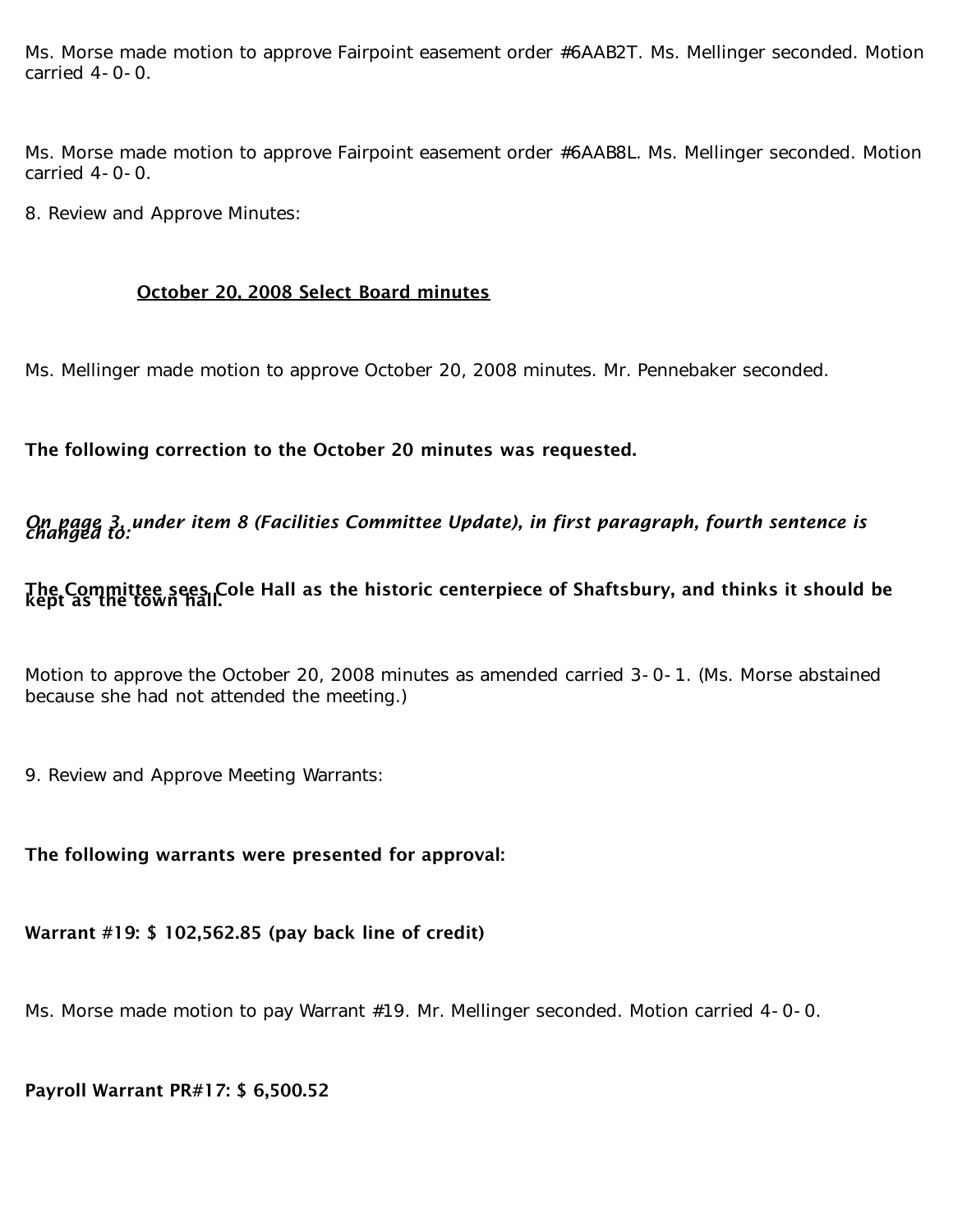Ms. Morse made motion to pay Payroll Warrant #17. Mr. Mellinger seconded. Motion carried 4-0-0.

#### Payroll Warrant PR#18: \$ 8,857.58

Ms. Morse made motion to pay Payroll Warrant #18. Mr. Mellinger seconded. Motion carried 4-0-0.

#### Retirement Warrant #17R: \$ 413.78

Ms. Morse made motion to pay Retirement Warrant #17R. Mr. Mellinger seconded. Motion carried 4-0-  $\Omega$ .

#### General Warrant AP#18: \$ 51,245.81 (LaClair Road box culvert)

Ms. Morse made motion to pay AP Warrant #18. Mr. Mellinger seconded. Motion carried 4-0-0.

#### General Warrant AP#16: \$ 4,609.06 (Accuvote coding, sheriff, Delurey)

Ms. Morse made motion to pay AP Warrant #16. Mr. Mellinger seconded. Motion carried 4-0-0.

10. Town Administrator Update:

## Mr. Chrostowsky reported that the fifteen day comment period for the Town transfer station<br>certification ends November 15. The certification then becomes final. Mr. Chrostowsky reported that the Town received \$18,147 reimbursement from the state for<br>property in the Use Value program.

11. Other Business:

Chairman McClintock suggested that they make a decision on a photocopier at the next meeting.<br>All agreed.

Ms. Mellinger announced that there will be a joint meeting of the Shaftsbury and North Bennington<br>School, bennington trustees are shaftspury school library. The Shaftsbury and North Bennington<br>North Bennington trustees are